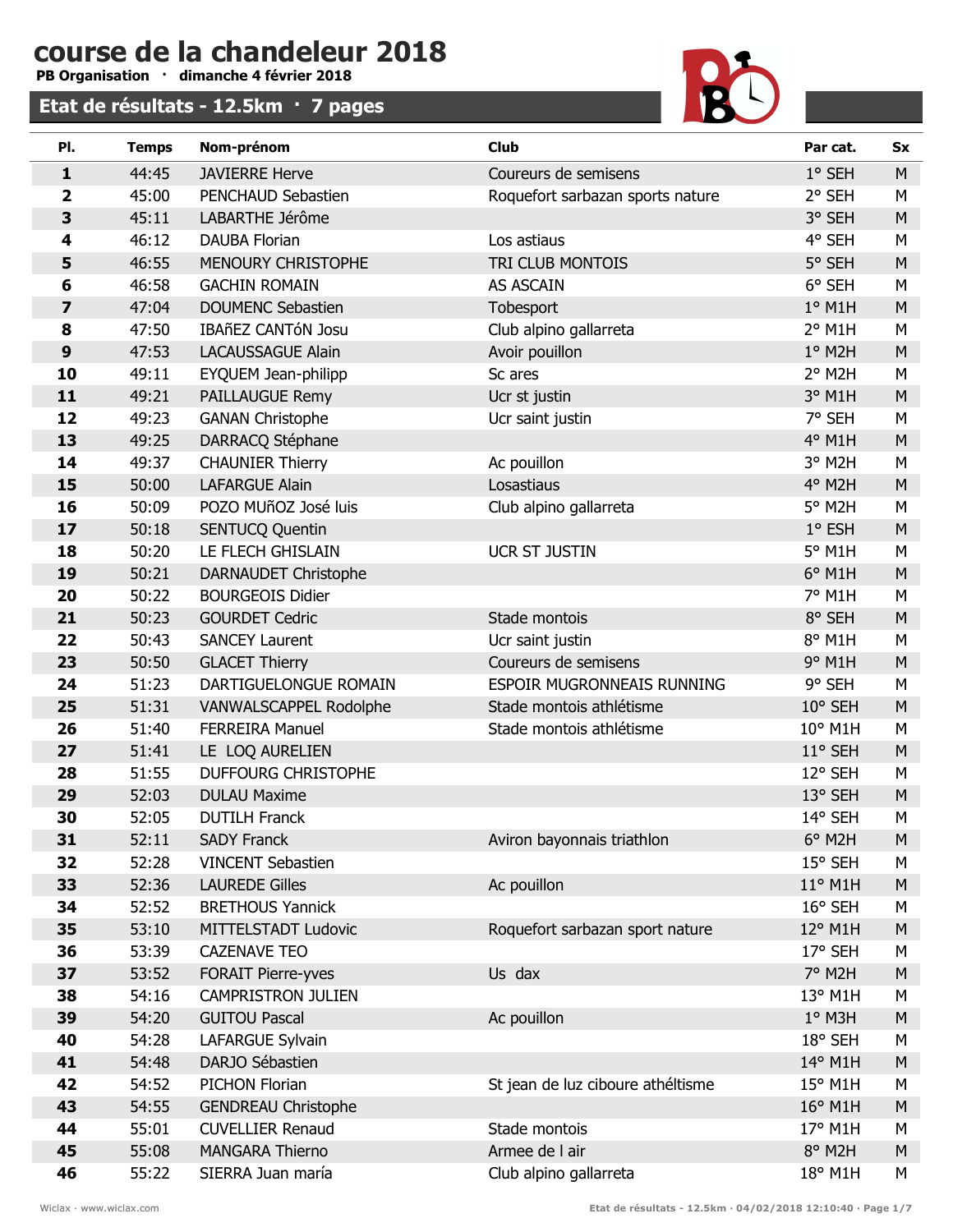PB Organisation · dimanche 4 février 2018



| PI. | <b>Temps</b> | Nom-prénom                  |              | <b>Club</b>                     | Par cat. | Sx        |
|-----|--------------|-----------------------------|--------------|---------------------------------|----------|-----------|
| 47  | 55:39        | <b>LINXE Philippe</b>       |              | Los astiaus                     | $9°$ M2H | M         |
| 48  | 55:59        | DARMAILLACQ Aurélie         |              | <b>?</b> Tyrosse                | $1°$ SEF | F         |
| 49  | 56:03        | <b>MOUNèDE François</b>     |              |                                 | 19° SEH  | ${\sf M}$ |
| 50  | 56:17        | <b>RABIET Daniel</b>        |              |                                 | 19° M1H  | M         |
| 51  | 56:22        | <b>LASSALLE Nicolas</b>     |              | Ucr saint justin                | 20° SEH  | ${\sf M}$ |
| 52  | 56:24        | <b>SUIFFET Anthony</b>      |              |                                 | 21° SEH  | M         |
| 53  | 56:44        | <b>KLELIFA Anthony</b>      |              |                                 | 22° SEH  | ${\sf M}$ |
| 54  | 56:52        | <b>DUPUY Fanny</b>          |              | <b>?</b> Tyrosse                | 2° SEF   | F         |
| 55  | 57:03        | LESPIAUCQ Matthieu          |              | Ussap                           | 23° SEH  | ${\sf M}$ |
| 56  | 57:11        | <b>MILET FRANCK</b>         |              |                                 | 24° SEH  | M         |
| 57  | 57:13        | NARDOU Mickael              |              |                                 | 20° M1H  | M         |
| 58  | 57:15        | <b>CASTAGNEDE Jean yves</b> |              | Tyrosse                         | 10° M2H  | M         |
| 59  | 57:20        | <b>CAZENAVE FELIX</b>       |              |                                 | 2° ESH   | M         |
| 60  | 57:26        | <b>SEBASTIEN Harte</b>      |              | Triathlon club montois          | 21° M1H  | M         |
| 61  | 57:28        | <b>GACHIN DAVID</b>         |              | <b>AS ASCAIN</b>                | 22° M1H  | M         |
| 62  | 57:30        | <b>DUPRAT Mathieu</b>       |              |                                 | 25° SEH  | M         |
| 63  | 57:31        | <b>SAINT GERMAIN David</b>  |              |                                 | 23° M1H  | ${\sf M}$ |
| 64  | 57:31        | <b>MONGE Gilles</b>         |              | Elan d'armagnac                 | 24° M1H  | M         |
| 65  | 57:32        | DARAGNOU Raphael            |              | Semisens                        | 25° M1H  | ${\sf M}$ |
| 66  | 57:33        | LAFAURIE Hervé              |              |                                 | 26° M1H  | M         |
| 67  | 57:39        | <b>FOLIO Allan</b>          |              |                                 | 26° SEH  | ${\sf M}$ |
| 68  | 57:42        | DARZACQ Christophe          |              | Trail du tursan                 | 27° SEH  | M         |
| 69  | 57:44        | PAZ DEL SOCORRO David       |              | Stade montois athletisme        | 27° M1H  | M         |
| 70  | 57:48        | VALAT Jean-christophe       |              |                                 | 11° M2H  | М         |
| 71  | 57:55        | <b>COUSIN Manuel</b>        |              |                                 | 28° SEH  | M         |
| 72  | 57:57        | <b>DEVAUX STEPHANE</b>      |              | <b>STADE MONTOIS</b>            | 28° M1H  | M         |
| 73  | 57:58        | <b>EVANNO Arthur</b>        |              | Stade montois                   | 29° SEH  | M         |
| 74  | 58:00        | <b>RENOU Stephane</b>       |              |                                 | 29° M1H  | M         |
| 75  | 58:01        | <b>LARD Didier</b>          |              | Ac pouillon                     | 12° M2H  | ${\sf M}$ |
| 76  | 58:11        | <b>HUMAYOU Frédéric</b>     |              | <b>Tyrosse</b>                  | 30° SEH  | M         |
| 77  | 58:20        | <b>GOSSELIN Pierre</b>      |              | Pba                             | 13° M2H  | M         |
| 78  | 58:23        | <b>OTHEGUY Serge</b>        |              | Elan d'armagnac                 | 30° M1H  | М         |
| 79  | 58:26        | <b>CAMBET Eric</b>          |              | Hagetmau                        | 31° M1H  | M         |
| 80  | 58:30        | SOUBIRAN Vincent            |              | Stade montois                   | 31° SEH  | M         |
| 81  | 58:39        | <b>BRUNET Maxime</b>        |              |                                 | 32° SEH  | M         |
| 82  | 58:41        | <b>LAFARGUE David</b>       |              |                                 | 33° SEH  | М         |
| 83  | 58:41        | <b>PLANTIER Nelly</b>       | $\mathsf{Q}$ |                                 | 3° SEF   | F         |
| 84  | 58:44        | <b>GOMEZ Patrick</b>        |              | Lous galoupayres                | 14° M2H  | M         |
| 85  | 58:55        | <b>LABAT Bruno</b>          |              |                                 | 32° M1H  | M         |
| 86  | 59:00        | RIGOREAU David              |              | Stade montois                   | 33° M1H  | M         |
| 87  | 59:10        | CORTAZAR UNZAGA Patricia    |              | <b>9</b> Club alpino gallarreta | $1°$ M1F | F         |
| 88  | 59:20        | LARRAZET Jean-paul          |              |                                 | 34° M1H  | M         |
| 89  | 59:35        | DONOT Jean-marie            |              | Us dax                          | $1°$ M4H | M         |
| 90  | 59:36        | <b>LANGLOIS Maxime</b>      |              | Triathlon club montois          | 34° SEH  | М         |
| 91  | 59:36        | <b>THOMAS Laurent</b>       |              |                                 | 35° M1H  | M         |
| 92  | 59:38        | <b>CANDAU Romain</b>        |              |                                 | 35° SEH  | М         |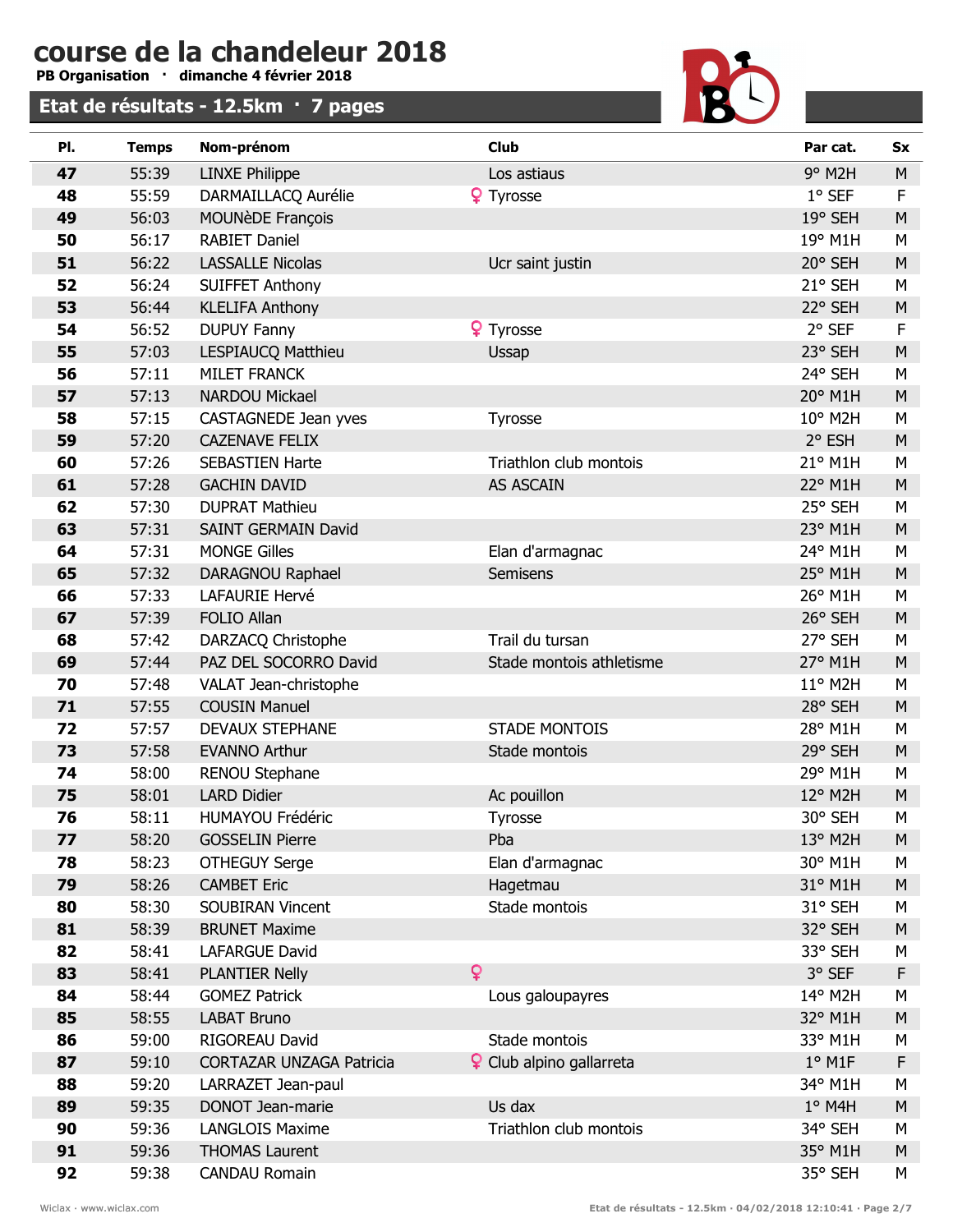PB Organisation · dimanche 4 février 2018



| PI.        | <b>Temps</b>         | Nom-prénom                                              |              | <b>Club</b>                                           | Par cat.          | Sx          |
|------------|----------------------|---------------------------------------------------------|--------------|-------------------------------------------------------|-------------------|-------------|
| 93         | 59:45                | <b>DESPOUYS Kevin</b>                                   |              |                                                       | 36° SEH           | M           |
| 94         | 59:47                | CAMPAN Jean-luc                                         |              |                                                       | 15° M2H           | М           |
| 95         | 59:48                | <b>DISCAZEAUX Corinne</b>                               | $\mathsf{Q}$ |                                                       | $2°$ M1F          | $\mathsf F$ |
| 96         | 59:50                | DUCOURNEAU DIDIER                                       |              | <b>US DAX</b>                                         | 2° M3H            | M           |
| 97         | 59:51                | <b>GANTE JEAN MICHEL</b>                                |              | <b>TYROSSE</b>                                        | 36° M1H           | M           |
| 98         | 59:52                | <b>DUBROCA Emmanuel</b>                                 |              | Stade montois tennis                                  | 37° M1H           | M           |
| 99         | 59:53                | PERRIDY Johann                                          |              |                                                       | 38° M1H           | M           |
| 100        | 01:00:04             | LALANNE DOMINIQUE                                       |              |                                                       | 39° M1H           | M           |
| 101        | 01:00:16             | <b>CLAVE Olivier</b>                                    |              |                                                       | 40° M1H           | ${\sf M}$   |
| 102        | 01:00:24             | <b>LANDABURE Bruno</b>                                  |              |                                                       | 37° SEH           | M           |
| 103        | 01:00:31             | <b>GRAVELAT Stéphane</b>                                |              |                                                       | 41° M1H           | M           |
| 104        | 01:00:31             | <b>COINCE Thierry</b>                                   |              | Tyrosse                                               | 16° M2H           | M           |
| 105        | 01:00:38             | <b>DOMINICI Lilian</b>                                  |              |                                                       | 42° M1H           | M           |
| 106        | 01:00:40             | SAVARY Jean-baptiste                                    |              | Stade montois                                         | 38° SEH           | M           |
| 107        | 01:00:42             | MOYEN Jean-christophe                                   |              | Stade mont de marsan                                  | 17° M2H           | M           |
| 108        | 01:00:44             | DARZACQ Guillaume                                       |              |                                                       | 39° SEH           | M           |
| 109        | 01:01:05             | <b>POUJET Michel</b>                                    |              |                                                       | 43° M1H           | M           |
| 110        | 01:01:11             | LAULHE DIDIER                                           |              |                                                       | 44° M1H           | ${\sf M}$   |
| 111        | 01:01:18             | <b>GACHARD Guillaume</b>                                |              |                                                       | 45° M1H           | M           |
| 112        | 01:01:27             | DAUDON Sébastien                                        |              |                                                       | 40° SEH           | M           |
| 113        | 01:01:30             | <b>ROGET Philippe</b>                                   |              |                                                       | 46° M1H           | M           |
| 114        | 01:01:38             | <b>MOLERES Andre</b>                                    |              |                                                       | 18° M2H           | M           |
| 115        | 01:01:38             | <b>LIENARD Eric</b>                                     |              |                                                       | 19° M2H           | M           |
| 116        | 01:01:51             | <b>HALIBERT Stéphane</b>                                |              | élan d armagnac                                       | 47° M1H           | M           |
| 117        | 01:01:55             | DAUGA JEAN LUC                                          |              |                                                       | 20° M2H           | ${\sf M}$   |
| 118        | 01:01:58             | <b>DROUET Gilles</b>                                    |              | Stade mont de marsan                                  | 21° M2H           | M           |
| 119        | 01:02:06             | <b>NEGRE Elodie</b>                                     |              | ? Tyrosse                                             | 4° SEF            | $\mathsf F$ |
| 120        | 01:02:06             | DIAS SOEIRO Adriano                                     |              | Tyrosse                                               | 41° SEH           | М           |
| 121        | 01:02:07             | <b>BRETHES Vincent</b>                                  |              |                                                       | 48° M1H           | M           |
| 122        | 01:02:09             | <b>MENGIN Nicolas</b>                                   |              |                                                       | 49° M1H           | M           |
| 123        | 01:02:15             | <b>DUCASSE Nicolas</b>                                  |              | Les coureurs du pignada pontonx                       | 50° M1H           | M           |
| 124        | 01:02:16             | <b>DAVERAT MICHEL</b>                                   |              | <b>HAGETMAU</b>                                       | 22° M2H           | М           |
| 125        | 01:02:16             | <b>RABIER Anne-laure</b>                                |              | <b>?</b> Triathlon club montois<br>Soldats bordeaux 3 | 5° SEF            | F<br>M      |
| 126        | 01:02:16             | CHOQUET Julien                                          |              |                                                       | 42° SEH<br>2° M4H |             |
| 127<br>128 | 01:02:18<br>01:02:34 | <b>DUCASSE Roland</b><br><b>MACAUX Frédéric</b>         |              |                                                       | 23° M2H           | M<br>M      |
| 129        | 01:02:36             |                                                         |              | Elan d'armagnac                                       | 51° M1H           | M           |
| 130        | 01:02:37             | <b>BRASSIER Stephane</b><br>JEHENNE-DEROUAULT Alexandre |              | Stade langonnais rugby                                | 52° M1H           | М           |
| 131        | 01:02:44             | ROUSSEL MAX                                             |              |                                                       | $3°$ M3H          | M           |
| 132        | 01:02:45             | <b>CARRASCO Frederic</b>                                |              |                                                       | 53° M1H           | М           |
| 133        | 01:02:54             | <b>COURREGES Benjamin</b>                               |              | Les lapins de garein                                  | 43° SEH           | M           |
| 134        | 01:02:57             | <b>SAVES GERARD</b>                                     |              | <b>ASM PAU</b>                                        | 24° M2H           | M           |
| 135        | 01:02:58             | LUSSEAU MATHIEU                                         |              |                                                       | 54° M1H           | M           |
| 136        | 01:03:00             | FRANCEZ Jean-philippe                                   |              |                                                       | 55° M1H           | М           |
| 137        | 01:03:02             | <b>WALEWSKI Yann</b>                                    |              |                                                       | 44° SEH           | M           |
| 138        | 01:03:08             | PAILLAUGUE Sandrine                                     |              | <b>Q</b> Ucr st justin                                | $6°$ SEF          | F           |
|            |                      |                                                         |              |                                                       |                   |             |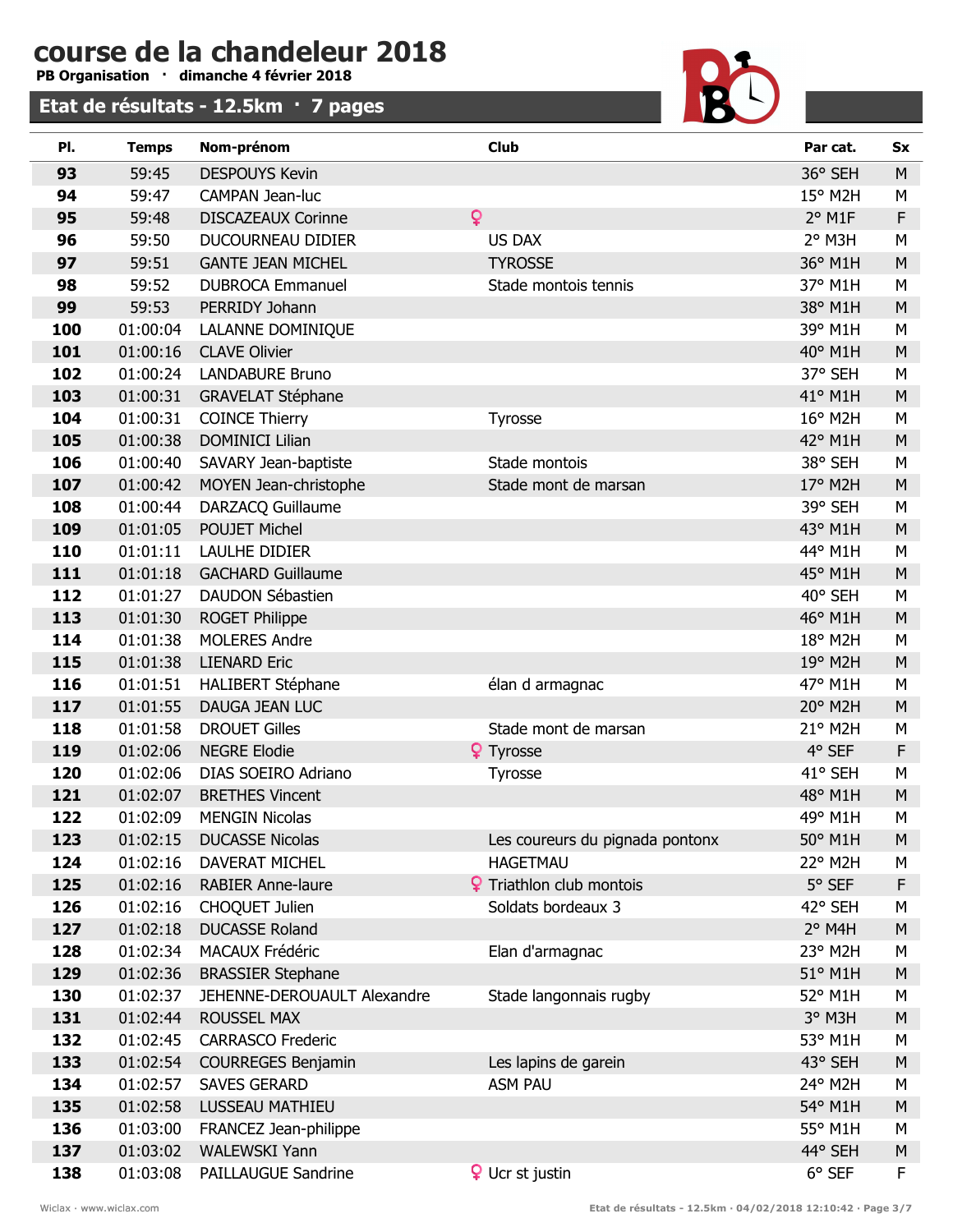PB Organisation · dimanche 4 février 2018



| PI.        | <b>Temps</b>         | Nom-prénom                                    |                | <b>Club</b>                     | Par cat.          | Sx               |
|------------|----------------------|-----------------------------------------------|----------------|---------------------------------|-------------------|------------------|
| 139        | 01:03:10             | <b>SCRIVA Gilles</b>                          |                |                                 | 25° M2H           | M                |
| 140        | 01:03:13             | SALLABERRY Arantxa                            |                | <b>?</b> Team xuriak            | 7° SEF            | F                |
| 141        | 01:03:18             | <b>LAVERGNE Nora</b>                          | $\mathsf{Q}$   |                                 | 3° M1F            | $\mathsf F$      |
| 142        | 01:03:20             | LAFARGUE Alexandre                            |                | Run and bike                    | 45° SEH           | М                |
| 143        | 01:03:21             | SáNCHEZ ABAD Monika                           |                | <b>?</b> Club alpino gallarreta | 4° M1F            | $\mathsf F$      |
| 144        | 01:03:24             | <b>WOERREN David</b>                          |                |                                 | 56° M1H           | M                |
| 145        | 01:03:26             | <b>GUIRAUD Frédéric</b>                       |                |                                 | 57° M1H           | ${\sf M}$        |
| 146        | 01:03:28             | <b>LEROY Herve</b>                            |                | Tyrosse                         | 4° M3H            | M                |
| 147        | 01:03:39             | <b>SAINT GENEZ Bernadette</b>                 | $\mathsf{Q}$   |                                 | $1°$ M2F          | $\mathsf F$      |
| 148        | 01:03:48             | <b>MALLET Cedric</b>                          |                | <b>Biche</b>                    | 46° SEH           | M                |
| 149        | 01:03:49             | DA COSTA Jean philippe                        |                | Ucr saint justin                | 58° M1H           | M                |
| 150        | 01:03:53             | <b>GARCIA SANDRA</b>                          | $\mathbf{Q}$   |                                 | 5° M1F            | $\mathsf F$      |
| 151        | 01:03:54             | <b>VIEIRA BELLA</b>                           |                | <b>Q</b> LOS ASTIAUS DE MEILHAN | $6°$ M1F          | $\mathsf F$      |
| 152        | 01:03:55             | ANDREOTTI SERGE                               |                | LOUS PECS DE LALUQUE            | 26° M2H           | M                |
| 153        | 01:03:56             | <b>DOMENEC PEYRAT Manuella</b>                | $\mathsf{Q}$   |                                 | 7° M1F            | F                |
| 154        | 01:04:03             | <b>BATS FRANCK</b>                            |                |                                 | 59° M1H           | M                |
| 155        | 01:04:07             | <b>LEROY JULIEN</b>                           |                |                                 | 47° SEH           | M                |
| 156        | 01:04:11             | LOISEAU JEAN PATRICK                          |                |                                 | 27° M2H           | M                |
| 157        | 01:04:17             | LAMARQUE JEAN CLAUDE                          |                |                                 | 28° M2H           | M                |
| 158        | 01:04:17             | <b>BLANDIN Caroline</b>                       | $\overline{Q}$ |                                 | 8° SEF            | F                |
| 159        | 01:04:27             | <b>BERNADET Cédric</b>                        |                |                                 | 48° SEH           | M                |
| 160        | 01:04:28             | <b>LANSALOT-GNE Christian</b>                 |                |                                 | 5° M3H            | M                |
| 161        | 01:04:30             | <b>LAMOTHE Florence</b>                       | $\mathsf{Q}$   |                                 | 8° M1F            | $\mathsf F$      |
| 162        | 01:04:31             | <b>BERGOUGNOUX Benoît</b>                     |                |                                 | 60° M1H           | M                |
| 163        | 01:04:33             | <b>TERRADE Clément</b>                        |                |                                 | 49° SEH           | M                |
| 164        | 01:04:35             | <b>GRAJEWSKI Nathalie</b>                     |                | 9 C.a.hagetmau                  | 9° M1F            | $\mathsf F$      |
| 165        | 01:04:36             | <b>DEVAUX Lionel</b>                          |                | Lous galoupayres                | 29° M2H           | M                |
| 166        | 01:04:36             | FORT JEAN MICHEL                              |                | <b>US DAX</b>                   | 30° M2H           | M                |
| 167        | 01:04:40             | <b>DARGELOS Severine</b>                      |                | $Q$ Pba                         | 10° M1F           | F                |
| 168        | 01:04:47             | <b>DUCAMP JEAN MARC</b>                       |                | <b>TEAM RAID LIGHT</b>          | 31° M2H           | M                |
| <b>169</b> | 01:04:47             | <b>BASTIAT Alain</b>                          |                |                                 | 32° M2H           | M                |
| 170        | 01:05:00             | <b>LABARTHE Christian</b>                     |                | Les 40                          | $6°$ M3H          | М                |
| 171        | 01:05:04             | <b>REROLLE Laurie</b>                         |                | $\mathsf{Q}$ Us dax             | 9° SEF            | F                |
| 172        | 01:05:04             | <b>ANGELETTI Martine</b>                      |                | $\mathsf{Q}$ Us dax             | $1°$ M3F          | F                |
| 173        | 01:05:06             | <b>CALAFORRA Yonel</b>                        |                |                                 | 50° SEH           | ${\sf M}$        |
| 174        | 01:05:11             | <b>BISBAU DAMIEN</b>                          |                |                                 | 51° SEH           | M                |
| 175        | 01:05:17             | <b>ANDRE Philippe</b>                         |                | Lous galoupayres                | 33° M2H           | ${\sf M}$        |
| 176        | 01:05:25             | <b>GAUBE Jean-françois</b>                    |                | Stade mont de marsan            | 61° M1H           | М                |
| 177        | 01:05:30             | <b>SOURILLAN Marion</b>                       | $\mathsf{Q}$   |                                 | 10° SEF           | F                |
| 178        | 01:05:33             | DE ALMEIDA PEREIRA Jonathan                   |                | Egger                           | 52° SEH           | М                |
| 179        | 01:05:36             | <b>DUBOS Guy</b>                              |                | Ucr st justin                   | 7° M3H            | ${\sf M}$        |
| 180<br>181 | 01:05:48<br>01:05:50 | <b>GOARRE PATRICE</b><br><b>CLEUET Nadine</b> | $\mathsf{Q}$   |                                 | 34° M2H<br>2° M2F | М<br>$\mathsf F$ |
| 182        | 01:05:54             | LARRAT Angélique                              |                | Club alpino gallarreta          | 11° M1F           | F                |
| 183        | 01:05:58             | <b>CANDELOT Céline</b>                        | Q              |                                 | 11° SEF           | $\mathsf F$      |
| 184        | 01:05:59             | DE CARVALHO Antoine                           |                | Los astiaus                     | 35° M2H           | М                |
|            |                      |                                               |                |                                 |                   |                  |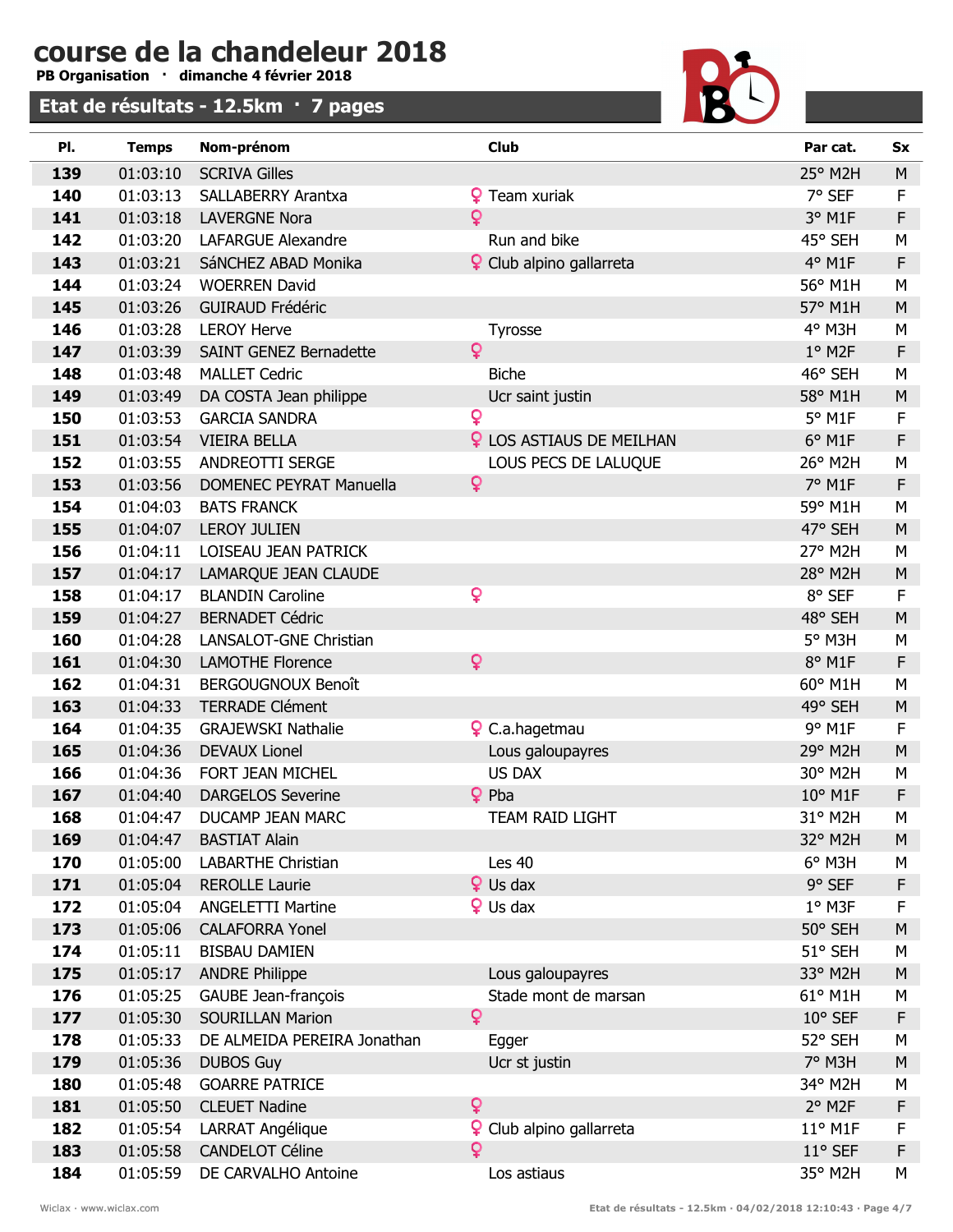PB Organisation · dimanche 4 février 2018



| PI. | <b>Temps</b> | Nom-prénom                      |   | <b>Club</b>                              | Par cat.         | Sx          |
|-----|--------------|---------------------------------|---|------------------------------------------|------------------|-------------|
| 185 | 01:06:06     | <b>TRUDELLE Corinne</b>         | Q |                                          | 12° M1F          | F           |
| 186 | 01:06:22     | HARISMENDY LAURENT              |   |                                          | 36° M2H          | M           |
| 187 | 01:06:23     | <b>JARRY Christophe</b>         |   |                                          | 62° M1H          | M           |
| 188 | 01:06:26     | <b>TREHIN SETPHANE</b>          |   | <b>AC POUILLON</b>                       | 63° M1H          | M           |
| 189 | 01:06:30     | <b>SZWALKO Martine</b>          |   | <b>P</b> Roquefort sarbazan sport nature | 13° M1F          | $\mathsf F$ |
| 190 | 01:06:32     | <b>SEVESTRE Romain</b>          |   |                                          | 64° M1H          | M           |
| 191 | 01:06:36     | <b>MARTIAL Thierry</b>          |   | Los esquirous                            | 37° M2H          | M           |
| 192 | 01:06:40     | <b>DESPOUYS Alexandre</b>       |   |                                          | 53° SEH          | M           |
| 193 | 01:06:40     | <b>BISARO Pascal</b>            |   | Friuli.v.g ac                            | 65° M1H          | M           |
| 194 | 01:06:48     | SZYMANSKI Sébastien             |   | Stade montois                            | 66° M1H          | M           |
| 195 | 01:06:49     | <b>COSTEDOAT Olivier</b>        |   |                                          | 38° M2H          | M           |
| 196 | 01:06:55     | <b>SALLES Laurent</b>           |   |                                          | 67° M1H          | M           |
| 197 | 01:06:57     | <b>SALLABERRY MARGOT Nicole</b> |   | <del>♀</del> As des bleuets labatutois   | 3° M2F           | $\mathsf F$ |
| 198 | 01:07:12     | PICHONNEAU STEPHANE             |   |                                          | 39° M2H          | M           |
| 199 | 01:07:35     | <b>LABAT Philippe</b>           |   |                                          | 40° M2H          | ${\sf M}$   |
| 200 | 01:07:38     | <b>LACAYRELLE Robert</b>        |   | Acpouillon                               | 3° M4H           | M           |
| 201 | 01:07:41     | RAGUENEAU Yohann                |   |                                          | 68° M1H          | ${\sf M}$   |
| 202 | 01:07:41     | <b>BONHOURE Alain</b>           |   |                                          | 69° M1H          | M           |
| 203 | 01:07:47     | DE BEAUREPAIRE Jacques          |   |                                          | 41° M2H          | M           |
| 204 | 01:07:50     | <b>VERNAT Olivier</b>           |   |                                          | 3° ESH           | M           |
| 205 | 01:07:51     | <b>HALGRIN Yann</b>             |   |                                          | 4° ESH           | M           |
| 206 | 01:08:02     | LANQUETTE BRUNO                 |   | <b>TYROSSE</b>                           | 42° M2H          | M           |
| 207 | 01:08:11     | GIBIELLE Sébastien              |   | Amicale de la biche                      | 54° SEH          | M           |
| 208 | 01:08:13     | <b>CANDAU Jacques</b>           |   | Elan d'armagnac                          | 8° M3H           | M           |
| 209 | 01:08:18     | LABEYRIE Benoît                 |   | <b>Tyrosse</b>                           | 70° M1H          | M           |
| 210 | 01:08:20     | SOURILLAN MATTHIEU              |   |                                          | 71° M1H          | M           |
| 211 | 01:08:26     | <b>BORDAS Alice</b>             |   | <b>9</b> Elan d'armagnac                 | 12° SEF          | $\mathsf F$ |
| 212 | 01:08:26     | PARGADE Hervé                   |   | Hagetmau                                 | 72° M1H          | M           |
| 213 | 01:08:31     | <b>CAZAUBON Yves</b>            |   |                                          | 43° M2H          | M           |
| 214 | 01:08:43     | <b>COINCE Christine</b>         |   | <b>?</b> Tyrosse                         | 4° M2F           | $\mathsf F$ |
| 215 | 01:09:08     | <b>CANDAU Francoise</b>         |   | <b>9</b> Elan d'armagnac                 | 5° M2F           | F           |
| 216 | 01:09:09     | DE BRITO ARLINDO                |   |                                          | 44° M2H          | М           |
| 217 | 01:09:18     | <b>ALLAIRE Nicole</b>           |   | $\mathsf{Q}$ Us dax                      | 6° M2F           | F           |
| 218 | 01:09:28     | <b>LANNE Emilie</b>             | Q |                                          | 13° SEF          | $\mathsf F$ |
| 219 | 01:09:30     | <b>BOUGET Jean-marc</b>         |   | Stade de mont de marsan                  | 45° M2H          | ${\sf M}$   |
| 220 | 01:09:31     | <b>GUILHORRE NATHALIE</b>       | Q |                                          | 14° M1F          | $\mathsf F$ |
| 221 | 01:09:32     | <b>DESPAGNET Bertrand</b>       |   |                                          | 55° SEH          | M           |
| 222 | 01:09:42     | <b>WILDE MICHEL</b>             |   |                                          | 46° M2H          | M           |
| 223 | 01:09:53     | <b>TOUJAS Arlette</b>           | Q |                                          | $1°$ M4F         | $\mathsf F$ |
| 224 | 01:09:59     | <b>DUPRAT Marie-paule</b>       |   | <b>9</b> Elan d'armagnac                 | 7° M2F           | F           |
| 225 | 01:10:02     | <b>ABEROUETTE Christian</b>     |   | Los astiaus                              | 9° M3H           | ${\sf M}$   |
| 226 | 01:10:17     | <b>TACHON Dorothée</b>          | Q |                                          | 14° SEF          | F           |
| 227 | 01:10:19     | <b>AUDIC Tiphaine</b>           |   | ♀ Club athlétisme hagetmau               | 15° SEF          | F           |
| 228 | 01:10:26     | SABAU CHRISTIAN                 |   | <b>MCB</b>                               |                  | М           |
| 229 | 01:10:31     | <b>VERMOT Sandrine</b>          | Q |                                          | 15° M1F          | F           |
| 230 | 01:10:31     | <b>CASTAIGNEDE Stéphanie</b>    | ò |                                          | $16^{\circ}$ M1F | F           |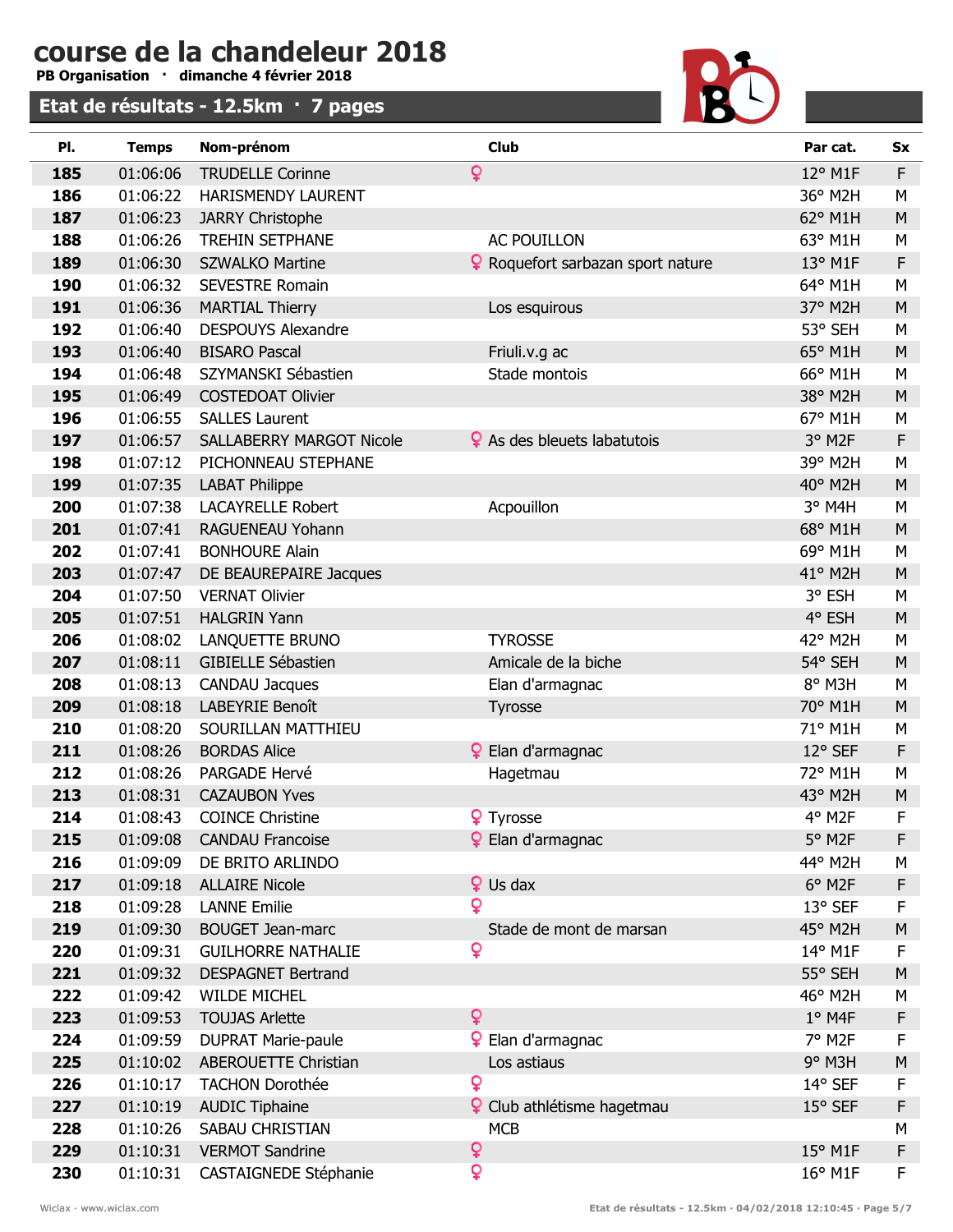PB Organisation · dimanche 4 février 2018



| PI. | <b>Temps</b> | Nom-prénom                    |                | <b>Club</b>                             | Par cat.              | <b>Sx</b> |
|-----|--------------|-------------------------------|----------------|-----------------------------------------|-----------------------|-----------|
| 231 | 01:10:32     | SAINT LEZER SYLVIE            |                | <b>Q</b> URC ST JUSTIN                  | 17° M1F               | F         |
| 232 | 01:10:34     | HONDAGNEU Stephanie           |                | <b>Q</b> Ucr saint justin               | 18° M1F               | F         |
| 233 | 01:10:54     | <b>GARNIER PATRICK</b>        |                |                                         | 47° M2H               | ${\sf M}$ |
| 234 | 01:11:04     | <b>CAZAUX Nicolas</b>         |                |                                         | 73° M1H               | M         |
| 235 | 01:11:18     | RODRIGUES DIAS Yazalde        |                |                                         | 74° M1H               | ${\sf M}$ |
| 236 | 01:11:23     | <b>MESTELAN Sylvie</b>        |                | <b>?</b> Tyrosse                        | 8° M2F                | F         |
| 237 | 01:11:24     | <b>PLASSIN Celine</b>         |                | 9 Tyrosse                               | 16° SEF               | F         |
| 238 | 01:11:27     | <b>FARRADECHE Hervé</b>       |                |                                         | 75° M1H               | M         |
| 239 | 01:11:36     | <b>LALANNE Marie-claude</b>   |                | <b>?</b> Los esquirous tartas           | 19° M1F               | F         |
| 240 | 01:11:37     | <b>CRABOS Jean-luc</b>        |                | Los esquirous                           | 48° M2H               | M         |
| 241 | 01:11:41     | <b>CARRINCAZEAUX Philippe</b> |                |                                         | 49° M2H               | M         |
| 242 | 01:11:44     | <b>THEVENEAU Isabelle</b>     | $\mathbf{Q}$   |                                         | 20° M1F               | F         |
| 243 | 01:11:50     | DARTIGUELONGUE Vincent        |                | Les coureurs du pignada                 | 50° M2H               | M         |
| 244 | 01:11:54     | <b>LEVEUGLE Pierre</b>        |                |                                         | 56° SEH               | M         |
| 245 | 01:11:59     | <b>MONGE Soazig</b>           |                | <b>9</b> Elan d'armagnac                | 21° M1F               | F         |
| 246 | 01:12:18     | <b>BERNET Céline</b>          | ò              | Hagetmau                                | 17° SEF               | F         |
| 247 | 01:12:18     | PEYRAUBE Lydie                | $\mathsf{Q}$   |                                         | 18° SEF               | F         |
| 248 | 01:12:38     | <b>LAULHE CAROLE</b>          | $\mathbf{Q}$   |                                         | 22° M1F               | F         |
| 249 | 01:12:45     | <b>JUNCA Paul</b>             |                |                                         | 57° SEH               | ${\sf M}$ |
| 250 | 01:13:09     | <b>PERU Frderic</b>           |                | Us dax                                  | 51° M2H               | M         |
| 251 | 01:13:34     | <b>MANAUT JEAN LOUIS</b>      |                |                                         | 52° M2H               | M         |
| 252 | 01:13:34     | <b>OTHEGUY Nathalie</b>       |                | <b>9</b> Elan d'armagnac                | 23° M1F               | F         |
| 253 | 01:13:42     | <b>MARCO VIRGINIE</b>         |                | <b>?</b> MAZEROLLES LOUS GALOUPEYRE     | 19° SEF               | F         |
| 254 | 01:13:47     | LUCMORT Julien                |                |                                         | 58° SEH               | M         |
| 255 | 01:13:56     | <b>LARRAT Bernard</b>         |                |                                         | 10° M3H               | M         |
| 256 | 01:14:13     | LAILHEUGUE NOEL               |                |                                         | 11° M3H               | M         |
| 257 | 01:14:28     | MINVIELLE Dominique           |                |                                         | 53° M2H               | ${\sf M}$ |
| 258 | 01:14:32     | <b>DUPIN Martine</b>          |                | <b>9</b> Lous galoupayres de mazerolles | 2° M3F                | F         |
| 259 | 01:14:37     | <b>LALANNE CHRISTIAN</b>      |                |                                         | 12° M3H               | M         |
| 260 | 01:14:47     | <b>AMBLARD Gerard</b>         |                | <b>Tyrosse</b>                          | $1°$ M <sub>5</sub> H | M         |
| 261 | 01:15:00     | <b>METZ-JUNCA Claire</b>      |                | <b>9</b> Hagetmau                       | 9° M2F                | F         |
| 262 | 01:15:15     | LAFARGUE Lucien               |                |                                         | 13° M3H               | М         |
| 263 | 01:15:16     | <b>BUET Jean-pierre</b>       |                |                                         | 4° M4H                | ${\sf M}$ |
| 264 | 01:15:31     | <b>PAILHES Karine</b>         | ò              |                                         | 24° M1F               | F         |
| 265 | 01:15:45     | <b>DESCORPS Isabelle</b>      | $\overline{Q}$ |                                         | 25° M1F               | F         |
| 266 | 01:15:48     | <b>BERGEZ Mireille</b>        |                | <b>♀</b> Stade montois                  | 3° M3F                | F         |
| 267 | 01:16:02     | PLANO Alain                   |                | <b>Les 40</b>                           | 14° M3H               | ${\sf M}$ |
| 268 | 01:16:03     | MACHADO Leïla                 |                | <b>&amp;</b> Amicale des 40             | 20° SEF               | F         |
| 269 | 01:16:04     | MACHADO Immaculee             |                | P Hossegor tri aventure                 | 10° M2F               | F         |
| 270 | 01:16:06     | <b>BENKHELIFA Mohamed</b>     |                |                                         | $5^\circ$ M4H         | М         |
| 271 | 01:16:11     | <b>LAHALLE CHANTAL</b>        | $\mathsf{Q}$   |                                         | 11° M2F               | F         |
| 272 | 01:16:36     | <b>LINXE Robin</b>            |                | Los astiaus                             | 59° SEH               | М         |
| 273 | 01:16:54     | <b>BOUDAT Serge</b>           |                |                                         | 54° M2H               | ${\sf M}$ |
| 274 | 01:16:54     | <b>FOURRIER Corinne</b>       |                | ? Asptt                                 | 12° M2F               | F         |
| 275 | 01:17:06     | <b>EKELSBEKE Alexandre</b>    |                |                                         | 60° SEH               | M         |
| 276 | 01:17:07     | DARTIGUELONGUE Florence       |                | P Les coureurs du pignada               | 13° M2F               | F         |